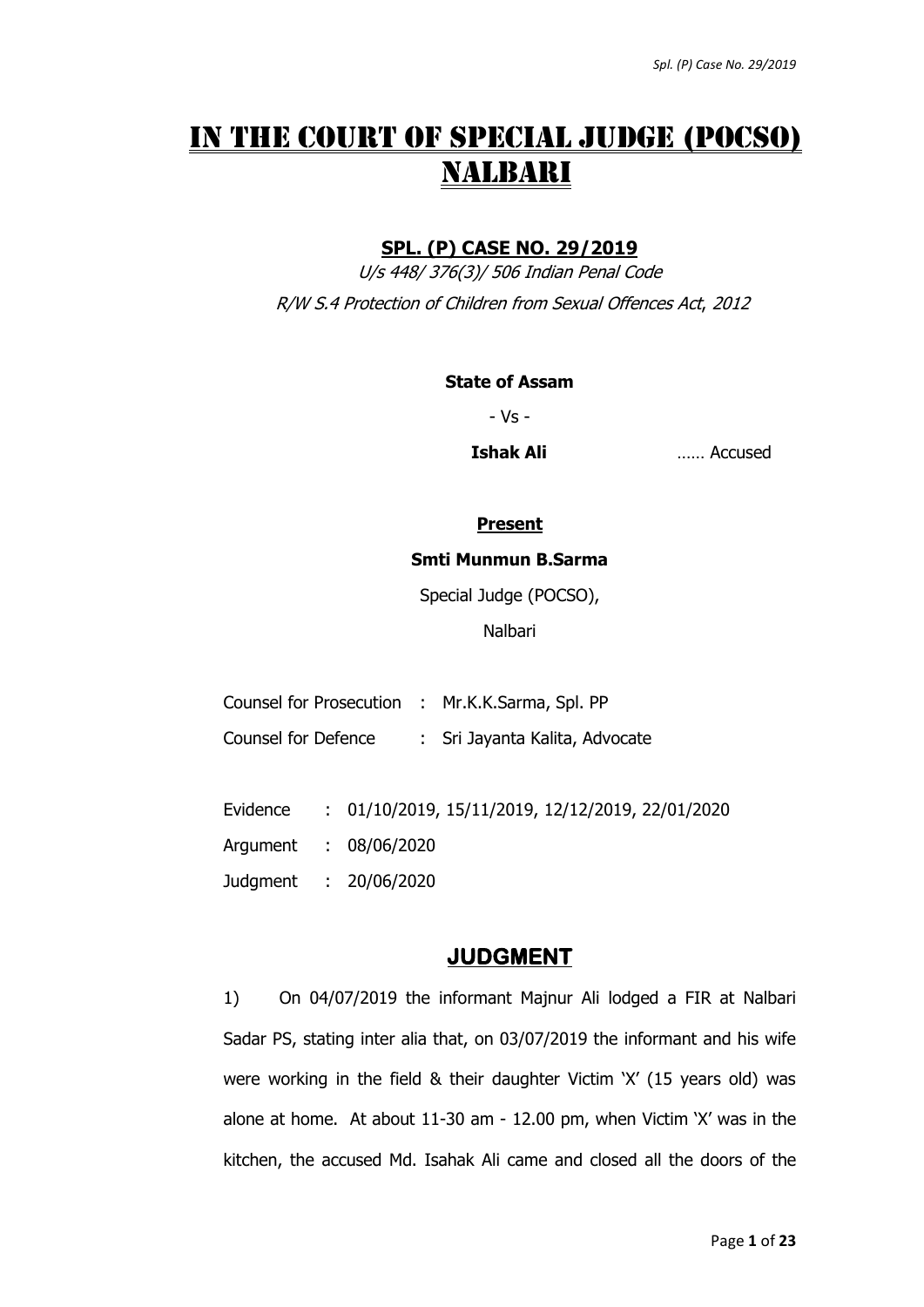house and raped Victim 'X' after threatening her with a *dao*. The accused also threatened to kill victim's parents if she disclosed the incident to anyone. Hence, the FIR was lodged.

2) On receipt of the FIR it was registered as Nalbari PS Case No. 438/2019 u/s 448/ 376(3)(2)(i)/ 506 IPC r/w s.4 of Protection of Children from Sexual Offences Act, 2012 (hereinafter referred to as POCSO Act) against accused Ishak Ali. The police went to the place of occurrence and examined the available witnesses. Statements of the witnesses were recorded, medical examination of the victim 'X' was done and her statement u/s 164 CrPC was duly recorded. On completion of investigation, a prima facie case having appeared against the accused, the IO submitted charge sheet against accused Ishak Ali u/s 448/ 376(3)(2)(i)/ 506 IPC r/w s.4 POCSO Act.

3) Cognizance was taken u/s u/s 448/ 376(3)(2)(i)/ 506 IPC r/w s.4 POCSO Act and the accused Ishak Ali appeared before the court to face trial. Necessary copies were furnished to him. After considering the materials available on Case Record and Case Diary and prima facie case having appeared u/s 448/ 376(3)/ 506 IPC r/w s.4 POCSO Act, charge was framed and the content of the offence was read over and explained to the accused Ishak Ali, to which he pleaded not guilty and claimed to be tried.

4) To prove the offence u/s 448/ 376(3)/ 506 IPC r/w s.4 POCSO Act against the accused person, the prosecution side examined the following 10 (ten) witnesses & exhibited 8 documents. To substantiate his claim,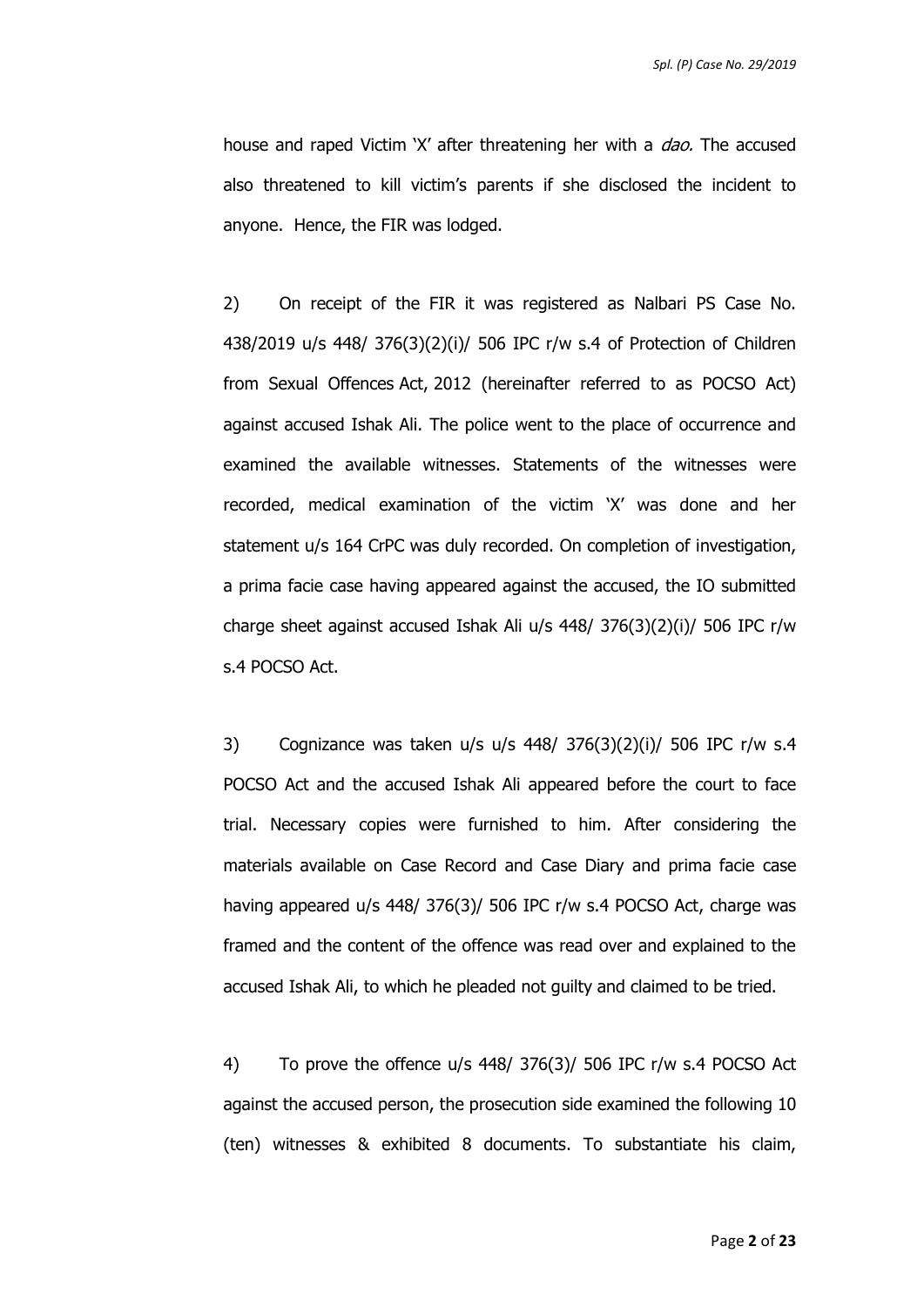accused stood in the dock as DW-1. The accused person's case, as could be ascertained from cross-examination of the prosecution witnesses & his statement u/s 313 CrPC, was that of total denial.

#### 5) The **points for determination** are as follows –

- a) Whether on  $03/07/2019$  at about 11:30 am  $-12$  pm the accused Ishak Ali committed house trespass by entering into the house of Majnur Ali with intent to commit rape upon his minor daughter 'X', thus, punishable u/s 448 IPC?
- b) Whether the accused on the same day, date, time and place committed rape upon the victim 'X' who is under the age of 16 years, thus, punishable u/s 376 (3) IPC?
- c) Whether the accused on the same date, date, time and place committed criminal intimidation by threatening the victim with a *dao*, with intent to cause alarm to her and preventing her from reporting the incident to anyone, thus, punishable u/s 506 IPC?
- d) Whether the accused on the same date, date time and place committed penetrative sexual assault upon the victim, who is under the age of 18 years, thus, punishable u/s 4 POCSO Act?

#### **Arguments Forwarded by Both Sides –**

6) Ld. Special Public Prosecutor argued that the evidences of the witnesses are clear that the accused trespassed into the house of the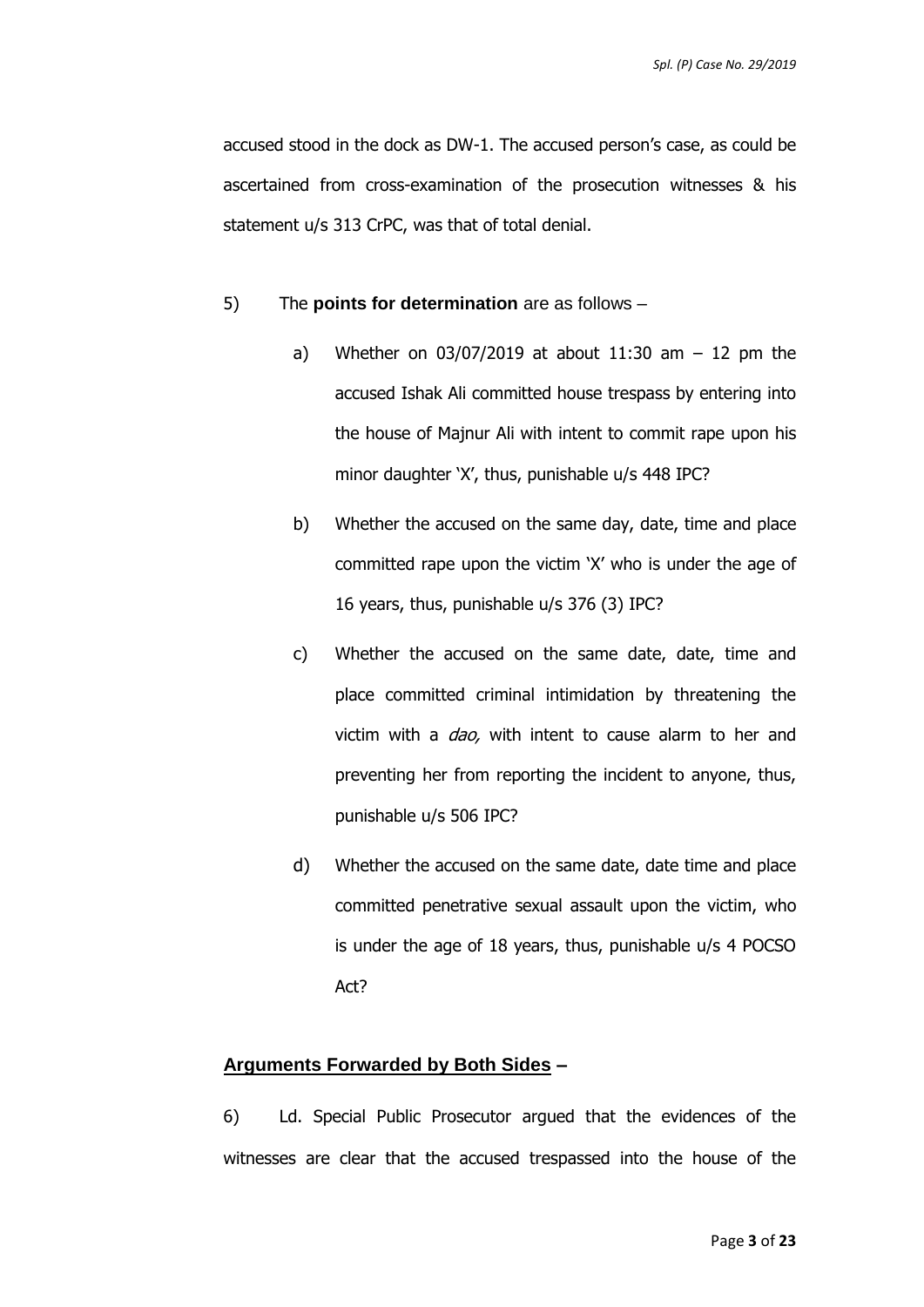informant and after locking the doors he brutally raped the minor victim. She became unconscious because of the incident. Neighbors saw the victim in unconscious condition and informed her parents. He prayed that maximum punishment should be given.

7) Ld. Counsel for the accused argued that the manner in which the incident occurred, couldn't be established by prosecution. **PW1/ informant Majnur Ali** claimed that the victim was gagged and raped, however, he didn't state the same to the I/O that accused gagged his daughter from behind & also threatened to kill her. **PW2 Anju Begum** is the mother of the victim girl and she deposed that on being informed, she and her husband came to the PO & victim told her that the accused showed the victim a Dao & raped her. **PW-7 Parbin Sultana** told the I/O that the victim told her that the accused committed 'beya kam' with victim after giving her something to eat. It was also argued by ld. Counsel that PW1 claimed that the shop in his compound was closed but PW3 deposed that it was open. So, it is seen that PW1 directly contradict PW3 and this piece of evidence is sufficient to test the veracity of the evidence of PW1 and PW3 and they have not spoken the truth before the Hon'ble Court. It is seen from the evidence of PW1, PW2, PW3 (victim) & PW7 that they have given contradictory version as how the incident happened. The omission of PW1 and PW2 amounts to contradiction which goes to the root of the case. In supported of his argument, ld. Defence counsel cited the decision of the Hon'ble Apex Court in the case of **Pankaj Vs State of Rajasthan, 2016 AIAR (Criminal) 886, SC,** wherein it was observed that –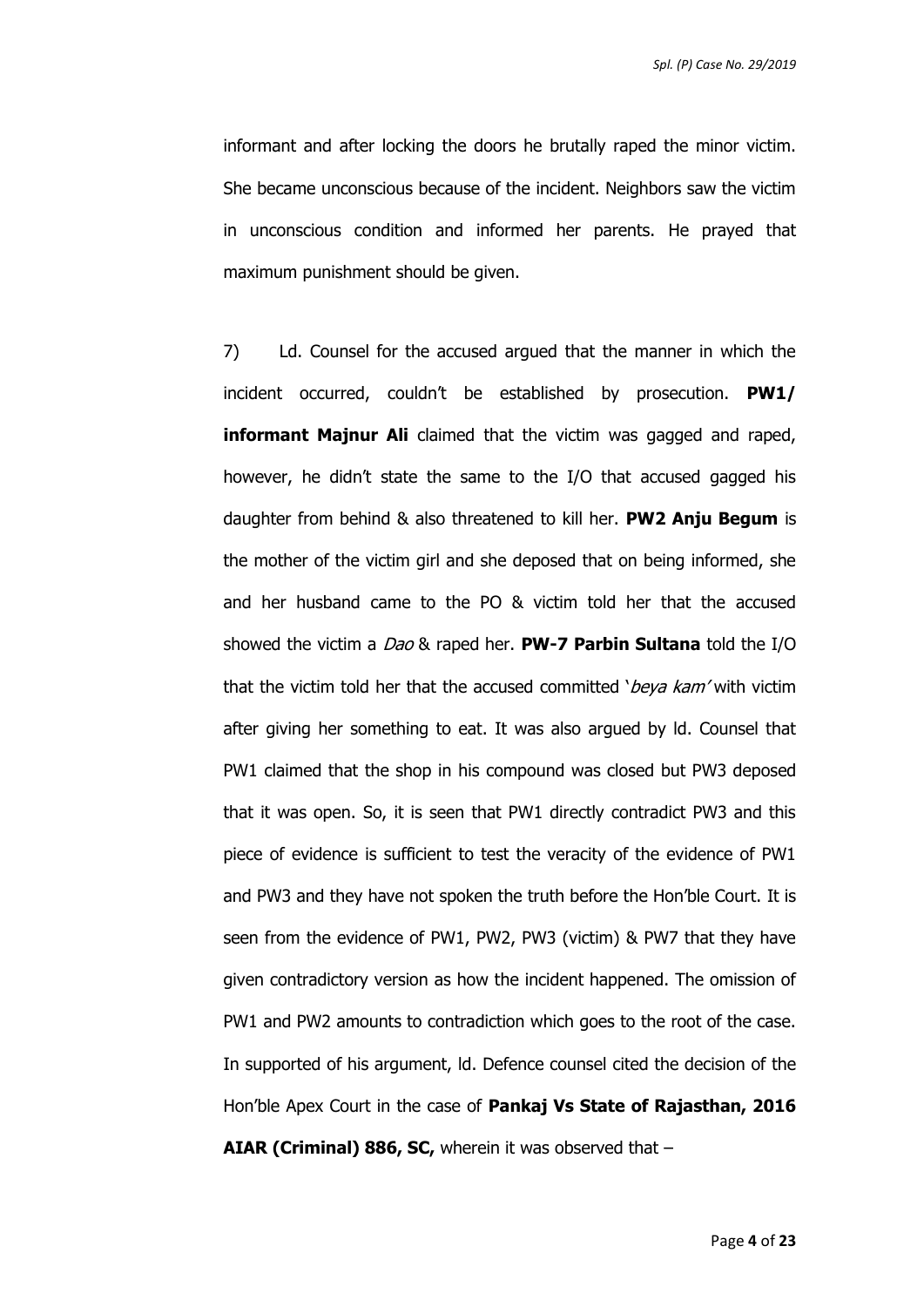"It is well-settled principle of law that when the genesis and the manner of the incident is doubtful, the accused cannot be convicted… When the evidence produced by the prosecution has neither quality nor credibility, it would be unsafe to rest conviction upon such evidence."

8) Ld. Defence counsel also argued that though both **PW5 Inamul Ali** & **PW6 Monowara Begum** deposed that they were told that the accused had raped the victim, however, during cross-examination PW5 stated that he didn't tell the I/O the same as he wasn't asked, on the other hand, I/O deposed that **PW6 Monowara Begum** did not state before him that parents of the victim told her that accused committed rape on the victim. **PW7 Parbin Sultana** evidence is full of contradiction as she gave one version before the I/O & another before the Court. That, **PW9 Jitu Ahmed** is the nephew of the informant Majnur Ali claimed during his evidence that next morning when he again went to the house of Majnur Ali to inquire about the health of the victim, he came to know from informant and his wife that the victim was raped by the accused. However, the I/O later clarified that the PW9 never told him so. Thus, this amounts to a contradiction. PW9 also didn't tell the I/O that hearing commotion of the village people he went to the house of Majnur Ali and saw the victim lying unconscious on bed of one of the rooms. Thus, these omissions amount to contradiction. In support of his argument, ld. Counsel for the accused cited the decision of Hon'ble Supreme Court of India observed in **Dr. Sunil Kumar Sambhudayal Gupta & Ors Vs. State Of Maharashtra, 2010 STPL 26096 SC, wherein it was observed that -**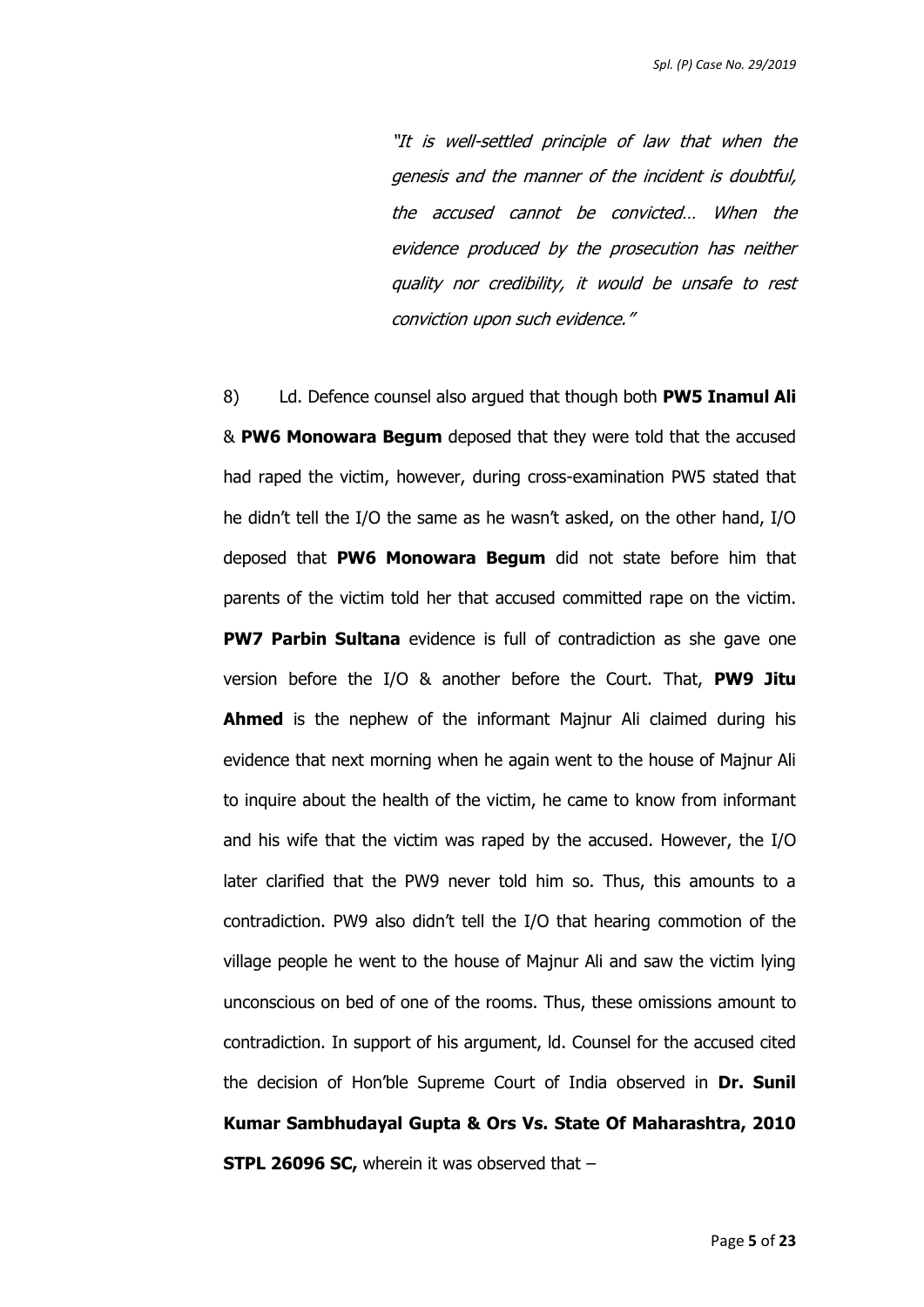"Where the omission(s) amount to a contradiction, creating a serious doubt about the truthfulness of a witness and other witness also make material improvements before the court in order to make the evidence acceptable, it cannot be safe to rely upon such evidence."

Another decision relied upon by ld. Defence counsel, for understanding the difference & relation between discrepancies and contradictions, is the decision of Hon'ble Supreme Court in the case of **Sampath Kumar –Vs-Inspector Of Police, Krishnagiri, (2012) 2 SCC (Cri) 42,** wherein it was observed that –

> "The difference between discrepancies and contradictions was explained by this Court in State of H.P. v. Lekh Raj. Reference may also be made to the decision of this Court in State of Haryana v. Gurdial Singh where the prosecution witness had come out with two inconsistent versions of the occurrence. One of these versions was given in the Court while the other was contained in the statement made before the police. This Court held that these were contradictory versions on which the conclusion of fact could not be safely based…… Reference may also be made to the decision of this Court in Kehar Singh v. State Delhi Admn.). This Court held that if the discrepancies between the first version and the evidence in court were material, it was safer to err in acquitting than in convicting the accused."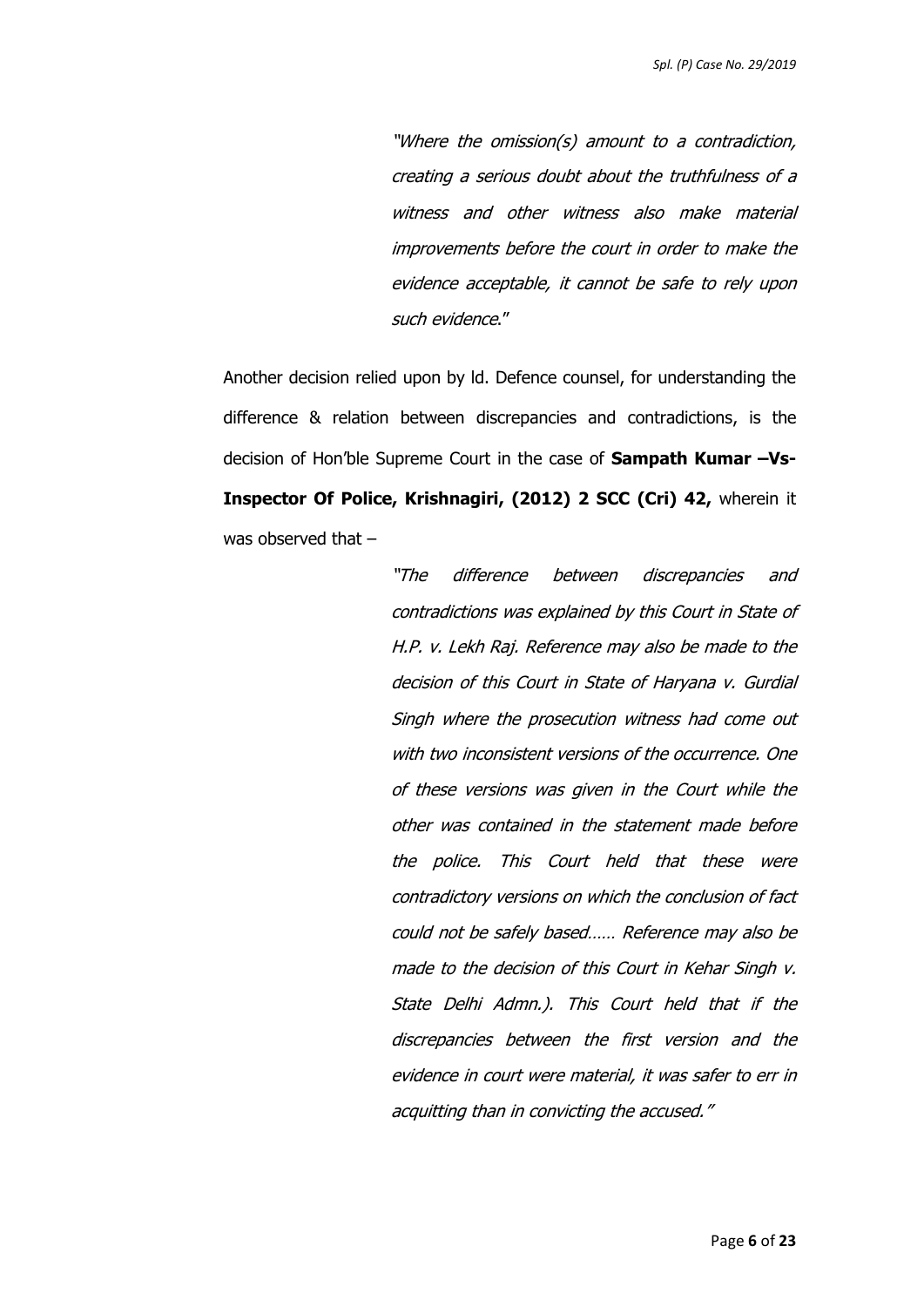9) It was also argued that the sequence in which the PWs came to the PO & their contradictory evidence makes the prosecution case unreliable. PW1 (informant) claimed they found victim unconscious in the kitchen floor & Nurun Nessa, Ajad Ali and Jitu Ali were present at the PO. On the other hand, PW2 (victim's mother) claimed that when she reached home with PW1 and saw PW3 unconscious, she railed *hulla* & hearing her hue and cry other villagers rushed to their house & village Kabiraj (PW8) was called. Thus, evidence of PW2 contradict the evidence of PW1 regarding the time and manner of appearance of PW8 Ajad Ali. Interestingly, PW8 Md. Ajad Ali deposed PW1 Majnur Ali asked him to check on PW1 & therefore, PW8 went to PW1's house. Even PW5 evidence doesn't support evidence of PW1 & PW2 as he deposed that when he returned to PO with PW1 & PW2 several other villagers were gathered in house of PW1. PW6 deposed that other villagers came to the house of PW1 after hearing Nurun Nessa's hue and cry, thus, contradicting PW2's claim that villagers came after hearing her hue and cry. Furthermore, non-examination of the most material witness Nurun Nessa strikes at the foundation of prosecution case itself. So, considering the entire evidence of PWs regarding who appeared when at the house of victim girl, the truth cannot be separated from falsehood and their evidence are to be discarded. The Hon'ble Apex Court observed in

#### **Kanbi Nanji Virji V. State of Gujarat, AIR 1970 SC 219** that –

"Having come to the conclusion that right from the beginning a prosecution witness was giving a distorted version of the incident, the appellate Court is not right in holding that any portion of evidence deposed by such prosecution witness can be relied upon merely because that some portion of his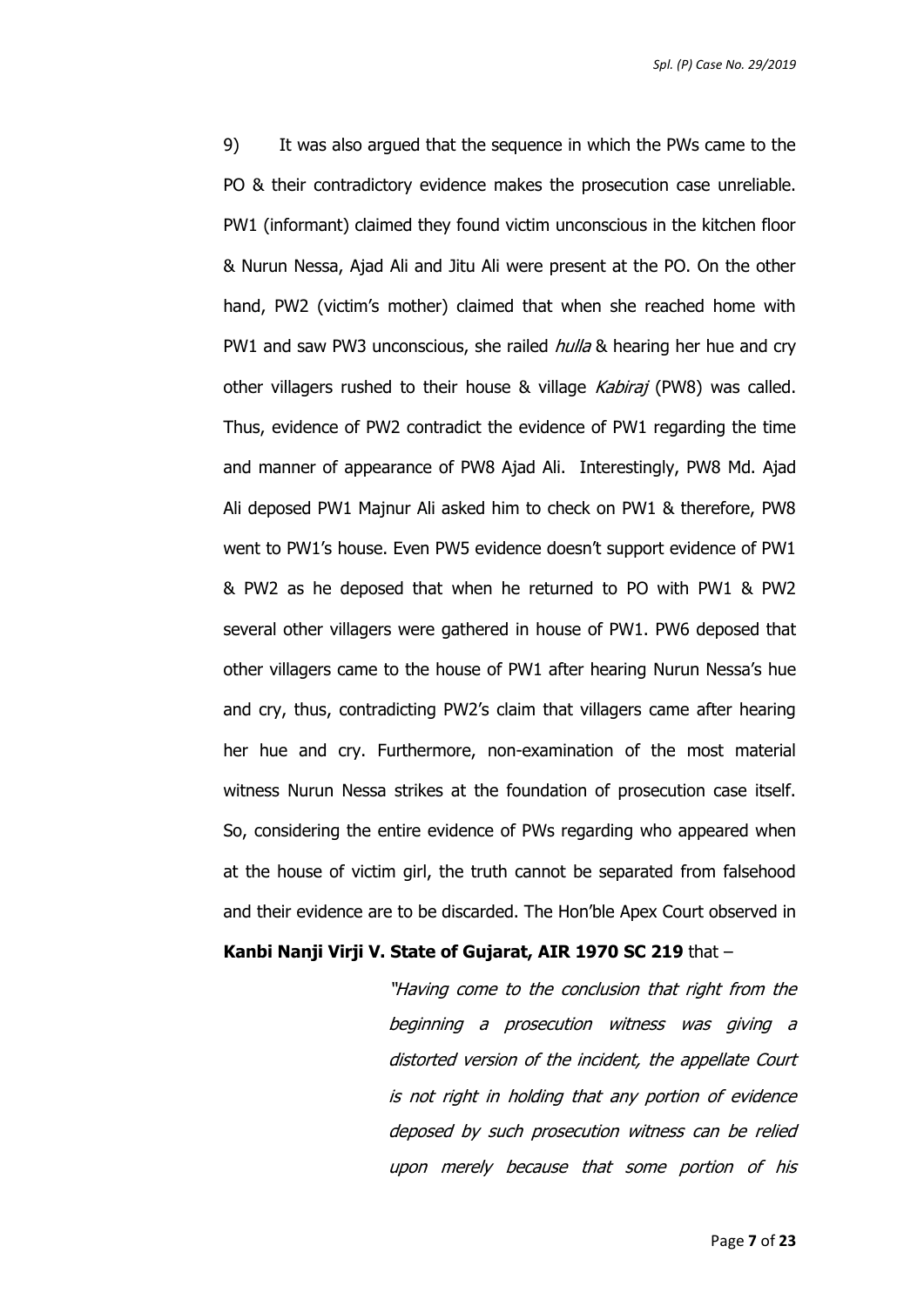testimony in Court accords with the version given by him to another prosecution witness. It is true that oftentimes the Courts have to separate the truth from falsehood. But where the two are so intermingled as to make it impossible to separate them, the evidence has to be rejected in its entirely."

Another decision relied upon is that by Hon'ble Supreme Court of India in the case of **Bhanda Garh Vs. State of Assam, 1983 STPL 2271 Gauhati,** wherein it was observed that –

> "In our opinion, it will not be safe to place any reliance on their testimony which suffers from intrinsic infirmity in each case as well as from mutual contradictions. Three witnesses have given different and materially discrepant version on different points. But the most material point to be noted is that if P.W.2 is to be believed and there is no reason to disbelieve him……"

10) Another stand taken by the defence is that the place where the victim was found by each PWs is different, and their contradictory evidence collapses the prosecution case. When none of the witnesses is completely reliable or unreliable, their evidence cannot be ignored to give weightage to another witness. The Hon'ble Supreme Court observed in **Dilip Debnath V. State Of Tripura, (2007) 2 GLR 769** that two contradictory statement cannot exist together and in the absence of other corroborative reliable evidence in support of either of the two sets, both contradictory evidences are to be discarded.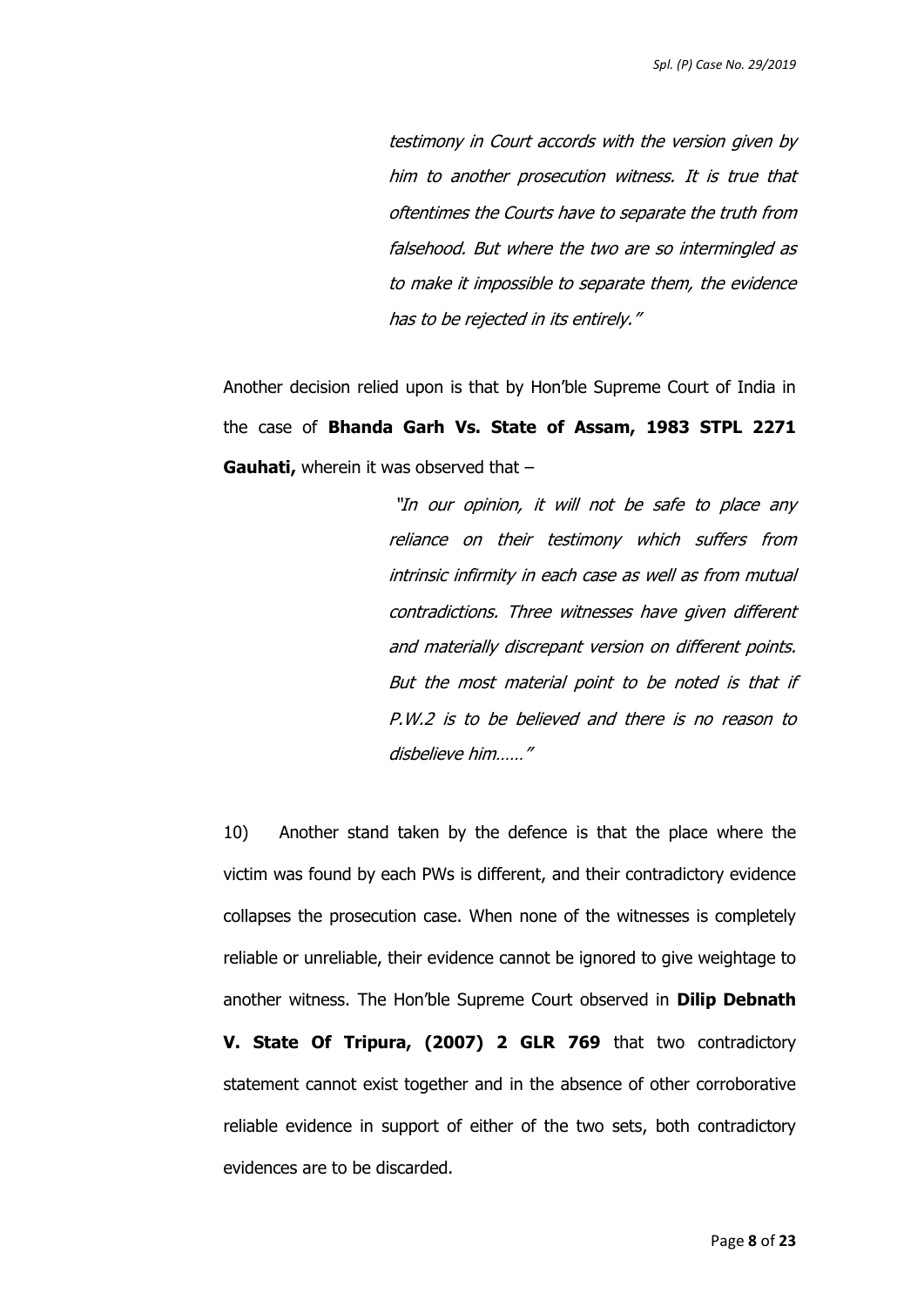11) Coming to physical evidence of rape, ld. Counsel for the accused argued that victim in her statement u/s 164 CrPC claimed that the accused tore at her clothes, however, in her evidence she claimed he removed the clothes. None of the PWs stated that they saw the victim in torn clothes. PW5 specifically stated that the victim was properly dressed when PW5 saw. It was also pointed out by ld. defence counsel that in her statement u/s 164 CrPC the victim stated that she became unconscious during rape as she couldn't tolerate. All the PWs claimed that the victim was unconscious and regained sense only at night and was not in good state. Thus, if presumption can be drawn from this, the rape must be of very violent nature & under such circumstances, the victim will sustain injury in her body and private parts. However, medical evidence completely rules out the occurrence of rape. Furthermore, PWs found no sign of injury on the victim PW1 has not deposed that PW3 received any injury. PW2, PW5, PW7, PW8 & PW9 deposed that she did not see injury on the body of PW3 (victim). PW3 (victim) herself has neither stated in her evidence nor in her statement recorded u/s 164 CrPC that she sustained any injury. PW6 claimed that she saw abrasion & nail mark on the body of the victim, however this evidence in not corroborated by PW3 (victim) or the medical evidence. PW4 Dr. Dipti Chowdhury deposed that there was no injury present over body or private parts of the victim and that, a 14 to 16 years old girl with no injury over body or private parts and not consistent with recent sexual intercourse or assault. It was also deposed that hymen was intact. In case of rape there will be injury marks on labia majora and labia minora.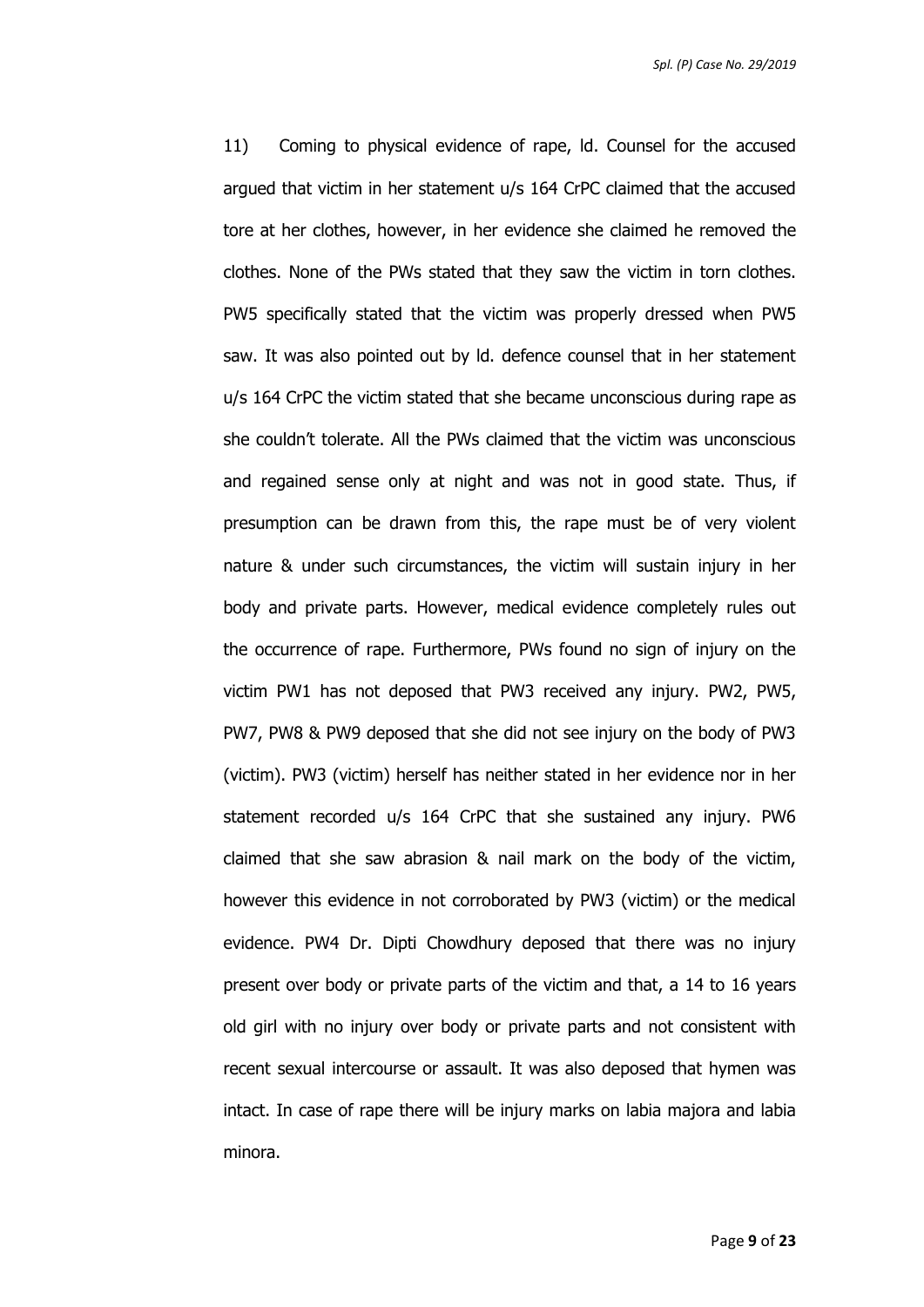12) Ld. Defence counsel cited the decision of Hon'ble Supreme Court of India in the case of **Mahavir Singh v. State of Madhya Pradesh, 2017 AIAR (Criminal) SC,** wherein it was observed that when medical evidence makes the ocular testimony improbable, that becomes a relevant factor in the process of the evaluation of evidence. He also argued that the words of the victim cannot be taken as gospel truth, mainly when medical evidence doesn't support her claim of being raped. Reliance was made in the observation of Apex Court in the case of **Tameezuddin Alias Tammu Vs State Of (NCT) Of Delhi, 2009 STPL 1499 SC**. Similar observations were made in the case of **Yerumalla Latchaiah Vs. State Of A.P, 2006 STPL 4174 SC, Chandan Muhuri & Anr Vs. State of Tripura, 2010 STPL 18582 Gauhati** & **Santosh Prasad @ Santosh Kumar –Vs- The State of Bihar, Criminal Appeal No. 264 of 2020.**

### **DISCUSSIONS, DECISIONS & REASONS THEREOF –**

13) The charge u/s 448/ 376(3)/ 506 IPC r/w s.4 POCSO Act is analyzed herein below, in view of the materials available on record and the argument forwarded by both sides.

#### **Charge U/s 376 (3) IPC r/w s.4 POCSO Act**

14) The ingredients of s.376 (3) IPC & s.4 POCSO Act being closely related, are discussed together for sake of convenience & brevity. **S.376 (3) IPC** reads as follows –

> "Whoever, commits rape on a woman under sixteen years of age shall be punished with rigorous imprisonment for a term which shall not be less than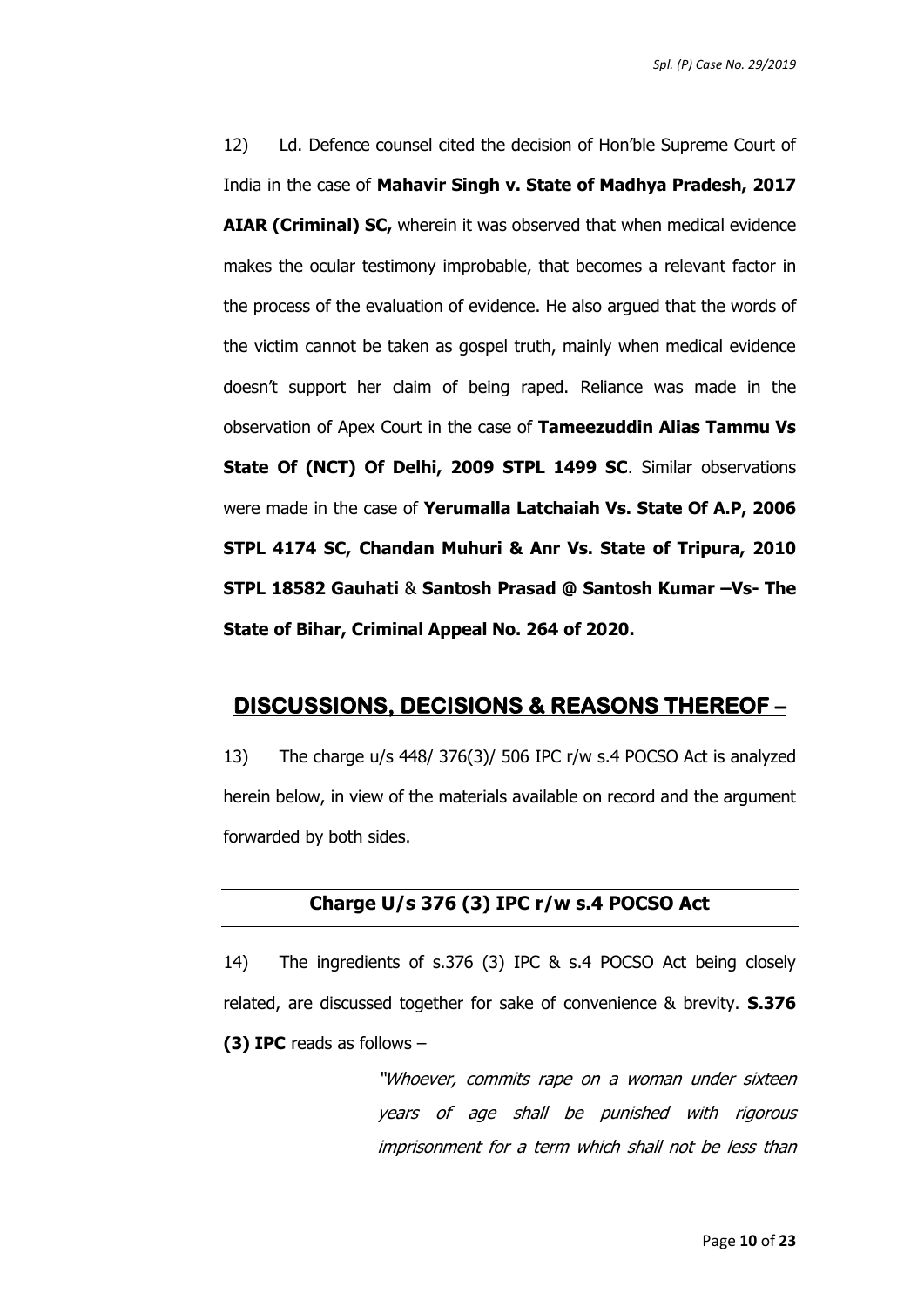twenty years, but which may extend to imprisonment for life, which shall mean imprisonment for the remainder of that person's natural life, and shall also be liable to fine"

#### **Rape has been defined in s.375 IPC** & it reads as follows -

A man is said to commit "rape" if he—

- a) penetrates his penis, to any extent, into the vagina, mouth, urethra or anus of a woman or makes her to do so with him or any other person; or
- b) inserts, to any extent, any object or a part of the body, not being the penis, into the vagina, the urethra or anus of a woman or makes her to do so with him or any other person; or
- c) manipulates any part of the body of a woman so as to cause penetration into the vagina, urethra, anus or any part of body of such woman or makes her to do so with him or any other person; or
- d) applies his mouth to the vagina, anus, urethra of a woman or makes her to do so with him or any other person, under the circumstances falling under any of the following seven descriptions:
	- 1. Against her will.
	- 2. Without her consent.
	- 3. With her consent, when her consent has been obtained by putting her or any person in whom she is interested, in fear of death or of hurt.
	- 4. With her consent, when the man knows that he is not her husband and that her consent is given because she believes that he is another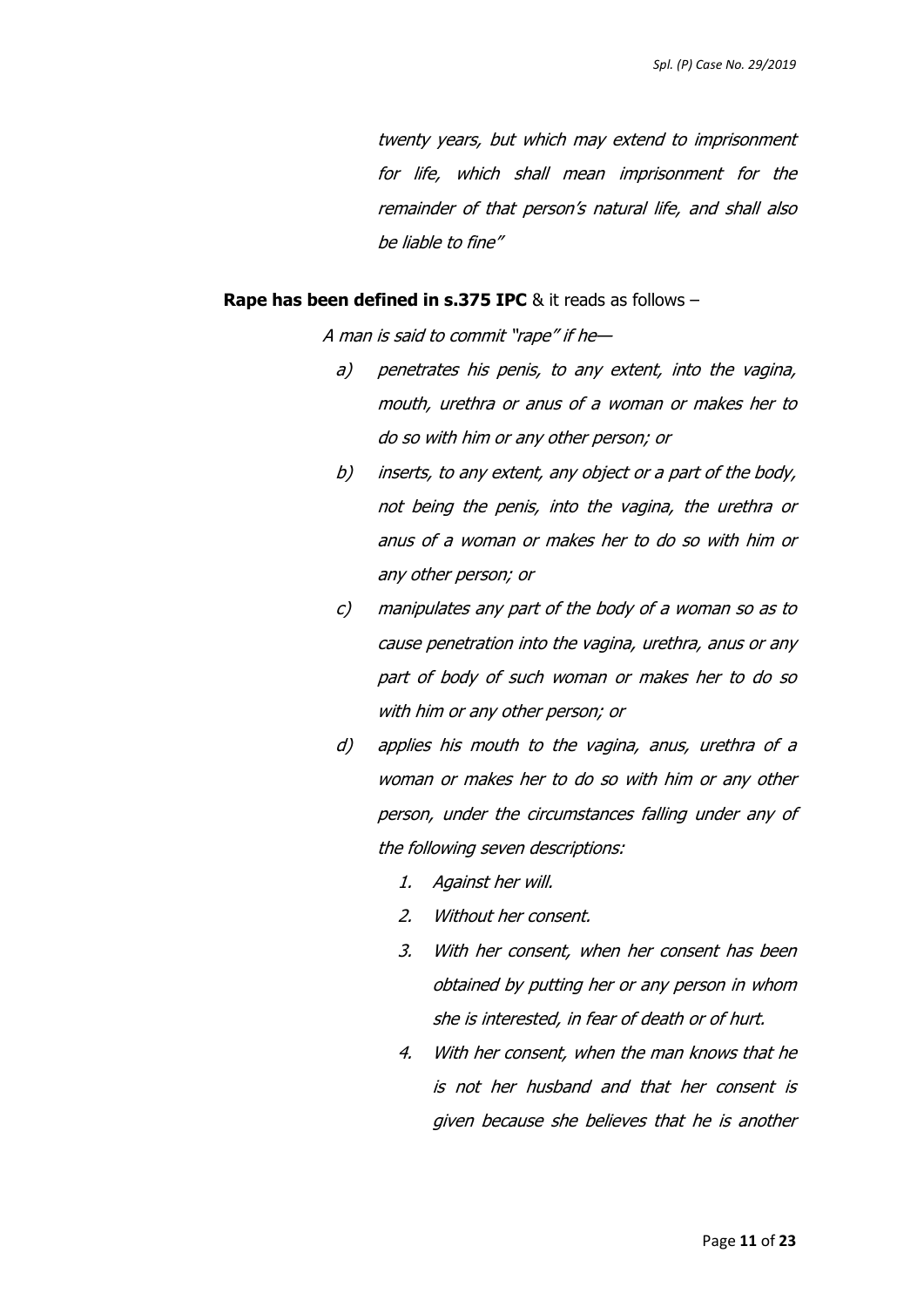man to whom she is or believes herself to be lawfully married.

- 5. With her consent when, at the time of giving such consent, by reason of unsoundness of mind or intoxication or the administration by him personally or through another of any stupefying or unwholesome Substance, she is unable to understand the nature and consequences of that to which she gives consent.
- 6. With or without her consent, when she is under eighteen years of age.
- 7. When she is unable to communicate consent.

On the other hand, **s.4 POCSO Act** reads as follows –

#### "**Punishment for penetrative sexual assault** -

Whoever commits penetrative sexual assault shall be punished with imprisonment of either description for a term which shall not be less than seven years but which may extend to imprisonment for life, and shall also be liable to fine."

**'Penetrative Sexual Assault'** has been defined u/s 7 POCSO Act as follows -

A person is said to commit "penetrative sexual assault" if-

a. he penetrates his penis, to any extent, into the vagina, mouth, urethra or anus of a child or makes the child to do so with him or any other person; or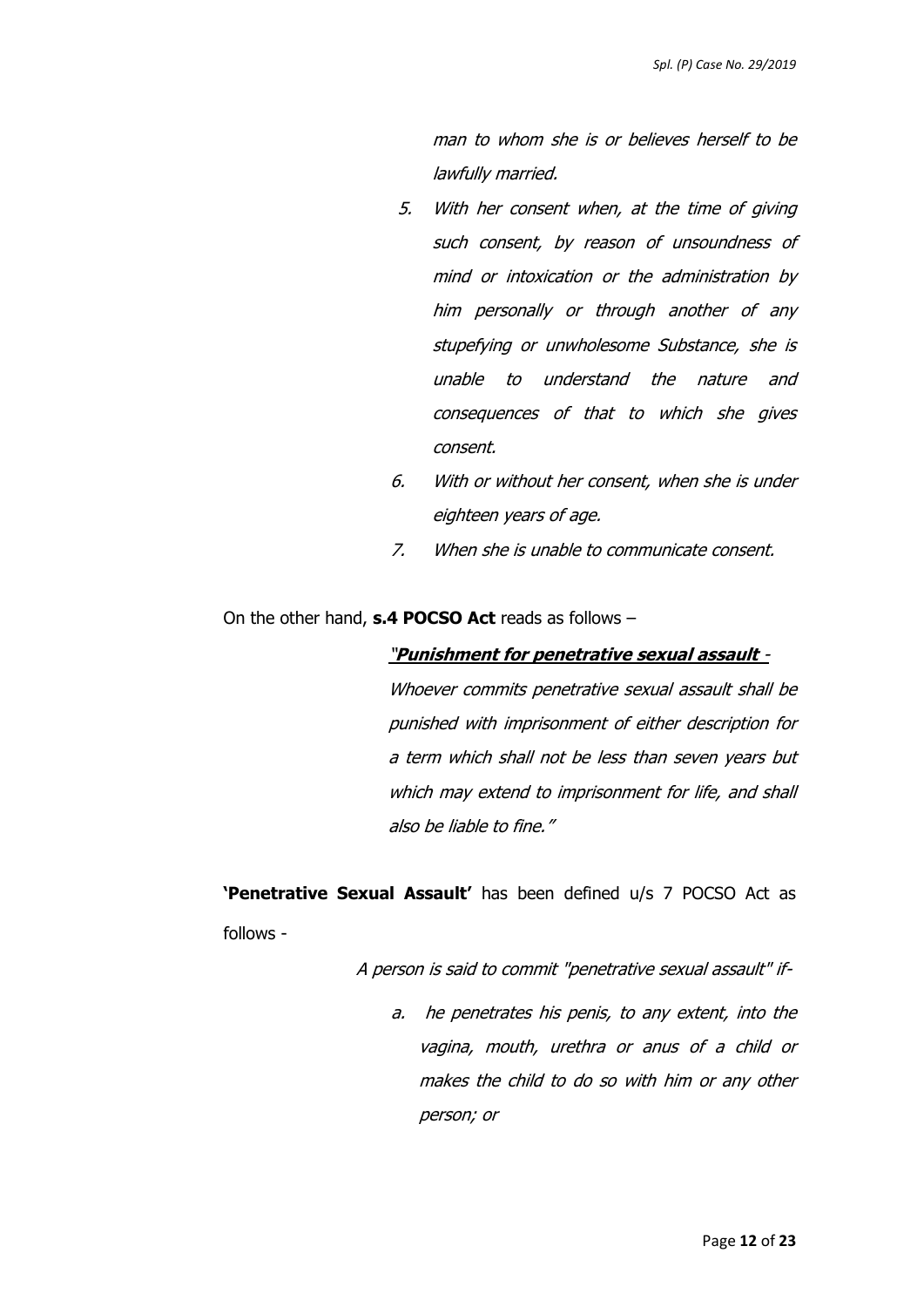- b. he inserts, to any extent, any object or a part of the body, not being the penis, into the vagina, the urethra or anus of the child or makes the child to do so with him or any other person; or
- c. he manipulates any part of the body of the child so as to cause penetration into the vagina, urethra, anus or any part of body of the child or makes the child to do so with him or any other person; or
- d. he applies his mouth to the penis, vagina, anus, urethra of the child or makes the child to do so to such person or any other person.

15) The evidences of the witnesses are analyzed in light of the contents of the charged section, as mentioned above. The **victim 'X' deposed as PW3.** She stated that at the time of the incident she was alone at home & the accused came from behind and gagged her. He then removed her clothes and committed rape on her and subsequently she lost consciousness because of the gagging. She was cross-examined on the line that as accused caught her talking to her boyfriend on phone and stated he would inform her parent, hence, the victim levied this false allegation. **PW1/ informant Majnur Ali** is the father of the victim and **PW2 Anju Begum** is the mother of the victim girl. Both PW1 & PW2 deposed that on being informed by **PW5 Inamul Ali**, they came home and found the victim unconscious in the kitchen floor. Victim regained consciousness in the night but was not in a condition to say anything. Next morning on being asked by PW2, victim. PW3 informed them that the accused gagged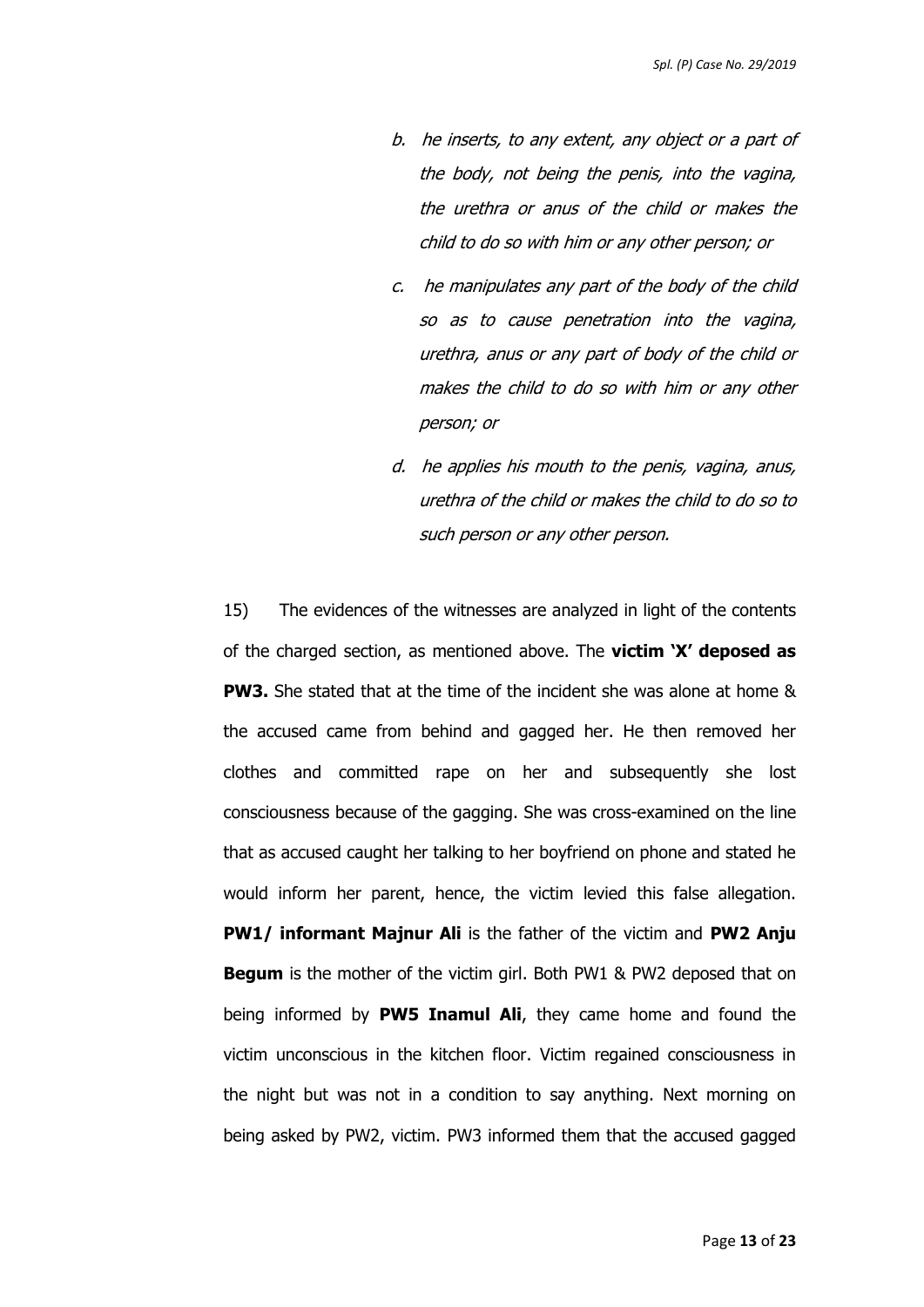*Spl. (P) Case No. 29/2019*

her from behind and threatened her with a dao and then raped her. **PW5 Inamul Ali** deposed that Majnur Ali, Nurun Nessa & **PW6 Manowara** called him and told him that PW3 is lying unconscious in a room & therefore, to inform PW3's parent's, who were in the field. Accordingly, PW5 went and informed PW1 & PW2. Apparently, next day PW1 told PW5 over phone that the accused had raped PW3. However, during crossexamination PW5 admitted that he didn't tell the I/O that PW1 informed him that the accused had raped PW3. **PW6 Manowara Begum** deposed that she heard Nurun Nessa's hue and cry and came rushing to the house of PW1 & PW3 lying unconscious in the kitchen floor. PW6 & Nurun Nessa brought PW3 to the bed. Seeing PW5 on the way, he was asked to inform PW3's parents. Next morning PW3 informed her parent's that the accused raped her. **PW7 Parbin Sultana** deposed that she went to PW1's house after he called her over phone and told her PW3 is lying unconscious. Next morning PW2 informed PW7 that PW3 told her that the accused raped her. PW7 went to the house of PW1 and enquired with PW3/victim, and PW3 reiterated the same facts to her. However, cross-examination of PW7 revealed that she didn't state to the I/O any of the facts stated during examination. Rather, she told the I/O that the victim was being given treatment for exorcism. **PW8 Ajad Ali** was called by PW1 to look at his unconscious daughter PW3. When PW3 didn't regain sense after 'dowa' PW8 asked PW1 to call for a doctor. He further deposed that next day PW1 informed him that the accused raped PW3. **PW9 Jitu Ahmed** deposed that hearing commotion he went to the house of PW1 and found PW3 unconscious and lying in a bed. Firstly, she was treated for demonic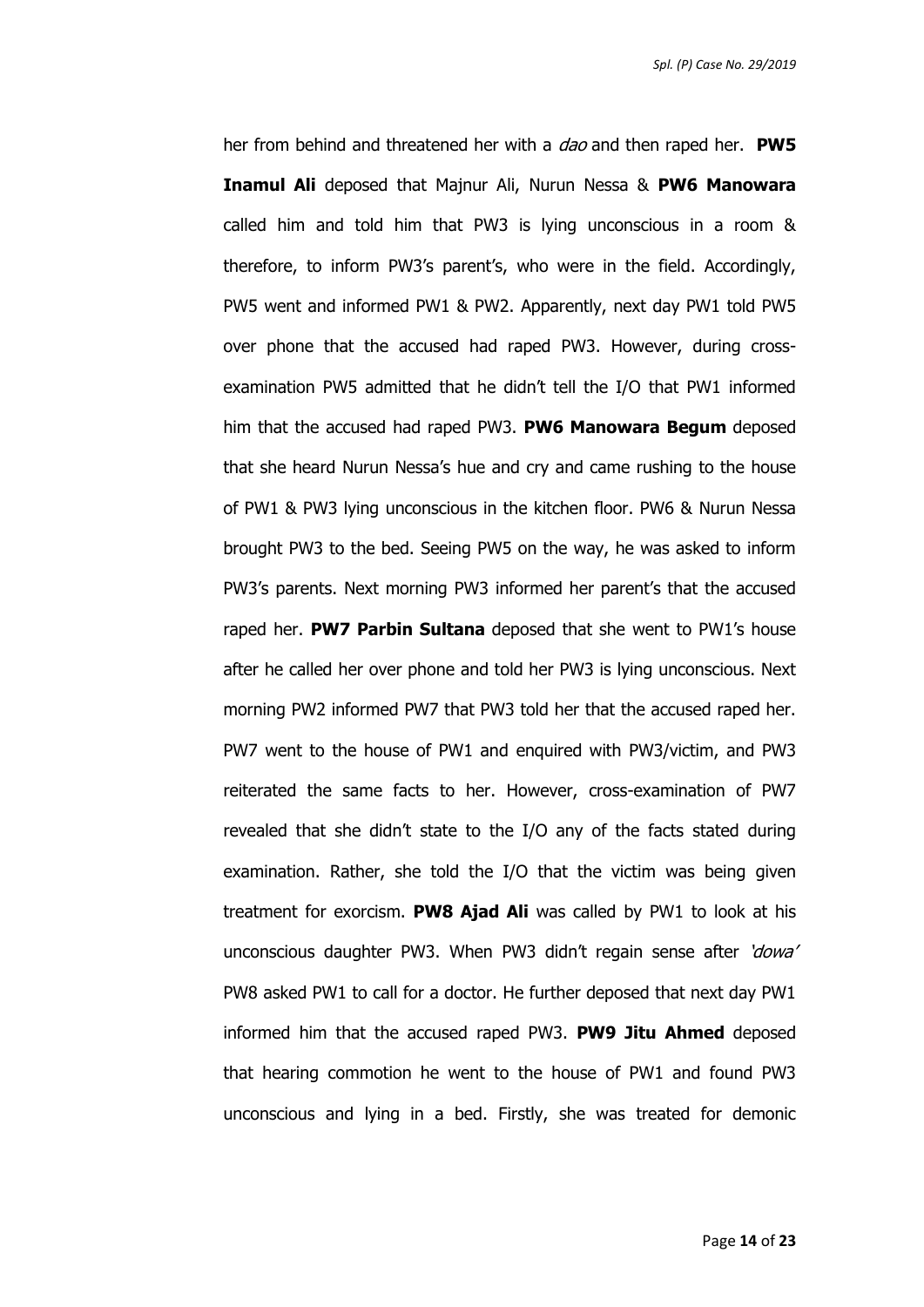possession, and when that didn't work, the compounder came and put her on a drip. Next day, PW1 told him that the accused raped PW3.

16) Since this is a case of rape/ penetrative sexual assault, the first thing that needs to be determined is which criteria of type of rape/ penetrative sexual assault the prosecution case is required to establish. The best witness from which statement/evidence this can be understood, is the victim herself. Pertinent to mention that, after amendment of the IPC, applying mouth to the private parts of the victim also amounts to rape. During her evidence the **victim/PW3** deposed that the accused gagged her and then raped her. Her evidence is silent regarding what exactly the accused did that amounted to rape. Thus, the statement of the victim u/s 164 CrPC is perused. In her 164 statement the victim stated that the accused did 'beya kaam' (bad thing) & she couldn't tolerate it, and therefore, became unconscious. Firstly, the term 'beya kaam' (bad thing) is very vague and incapable of describing what 'bad thing' the accused did. It is important to remember that we cannot simply presume that 'bad thing' means rape, unless there are more material to support the presumption. Secondly, the victim said she became unconscious as she couldn't tolerate the 'bad thing' that the accused did to her. Thus, if we presume that the 'bad thing' that the accused did was rape, then it means the accused raped her so violently that she couldn't tolerate it and fainted. Pertinent to mention here that the victim has given two different reason for fainting at two different stages of the case. In her 164 statement she claimed that she fainted because she couldn't tolerate the 'bad thing' that the accused was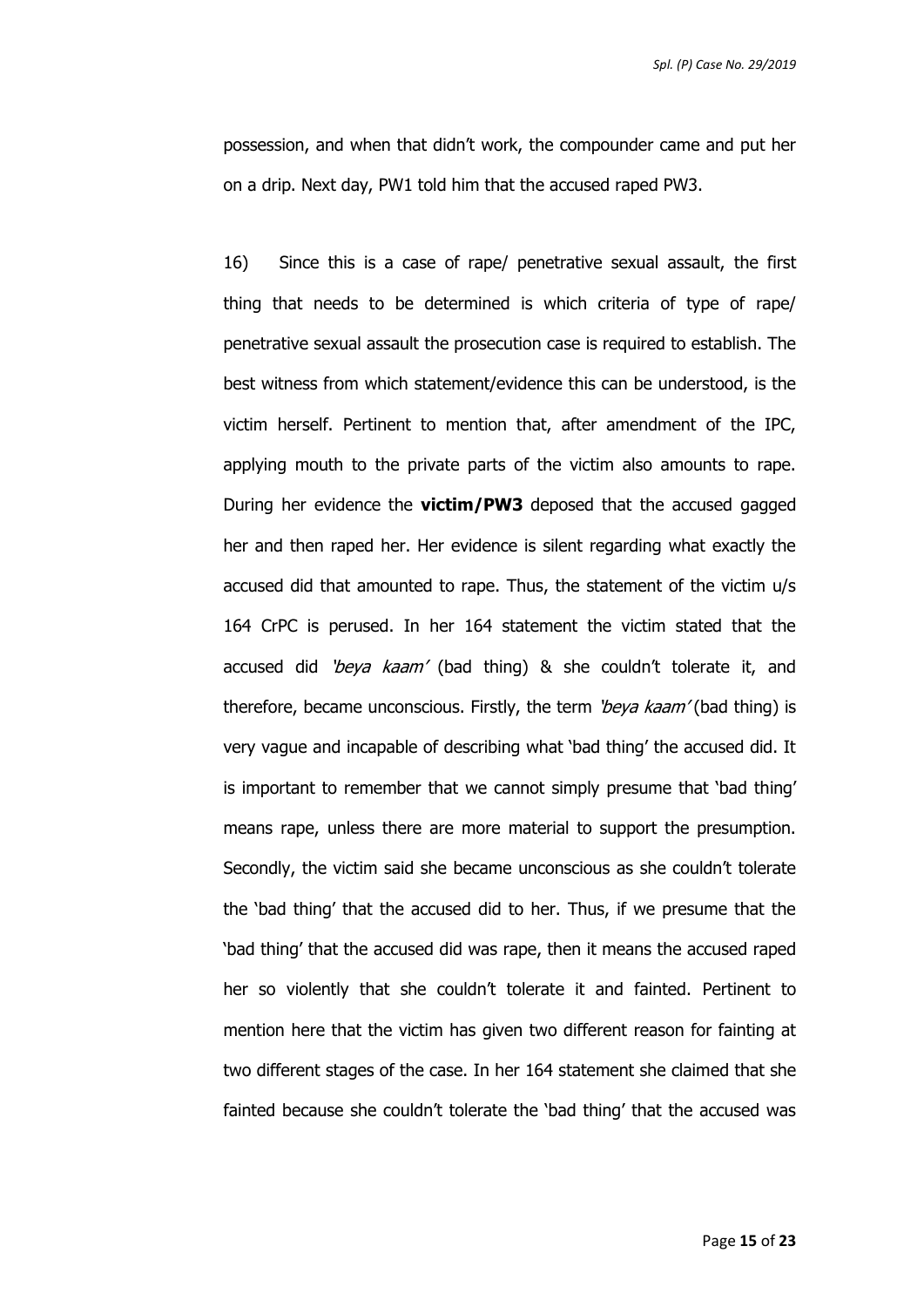*Spl. (P) Case No. 29/2019*

doing to her, whereas, in her evidence victim/PW3 claimed that she fainted because the accused gagged her.

17) In light of the above evidences of the other PWs, mainly the victim/PW3, evidence of the Medical Officer **PW4 Dr. Dipti Chowdhury** is scrutinized. PW4 examined the victim within 48 hours of the incident & prepared the Medical Reports. She deposed that there was no injury present over body or private parts of the victim and that her hymen was intact. It is also important to point out that none of the PWs, including the victim herself, mentioned of any injury marks on the victim/PW3 as a result of the rape. Though, **PW6 Monowara Begum** initially claimed that she saw abrasion & nail marks on the victim, however, her cross-examination revealed that she never told the I/O regarding the same. Thus, the argument forwarded by ld. Defence counsel appears to be correct that medical evidence is contradictory to the evidence of the victim/PW3, and that, the prosecution couldn't establish that the victim was raped. In the case of **Mahavir Singh v. State of Madhya Pradesh** (Supra), Hon'ble Supreme Court of India observed that –

> "The position of law in cases where there is a contradiction between medical evidence and ocular evidence can be crystallized to the effect that thought the ocular testimony of a witness has greater evidentiary value vis-a-cis medical evidence, when medical evidence makes the ocular testimony improbable, that becomes a relevant factor in the process of the evaluation of evidence. However, where the medical evidence goes far that it completely rules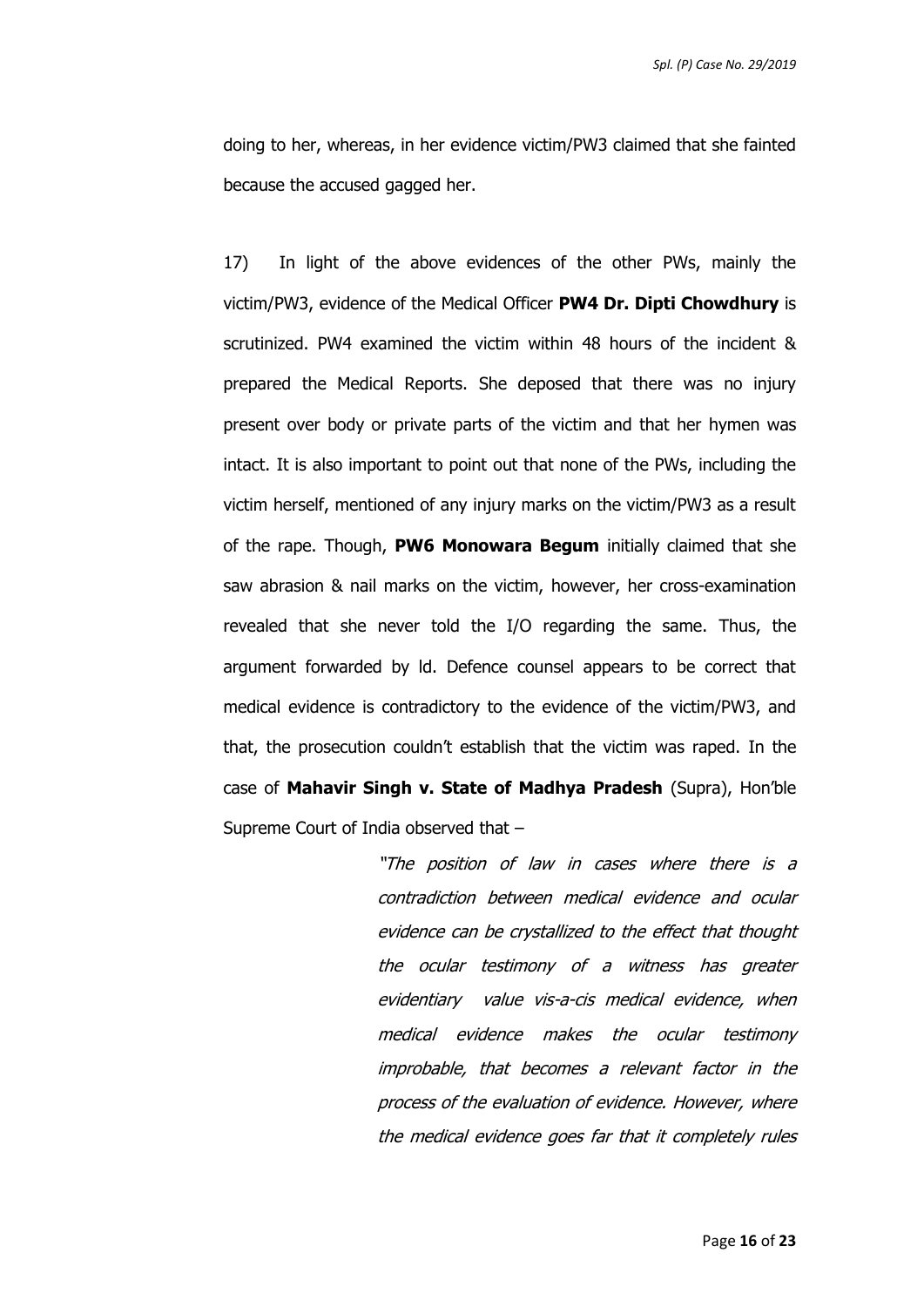out all possibility of the ocular evidence being true, the ocular evidence may be disbelieved.

While answering the question as to whether the evidence of a prosecutrix needs corroboration, the Apex Court observed in **Tameezuddin @ Tammu Vs. State Of (NCT) Of Delhi, (Supra) that -**

> "It is true that in a case of rape the evidence of the prosecutrix must be given predominant consideration, but to hold that this evidence has to be accepted even if the story is improbable and belies logic, would be doing violence to the very principles which govern the appreciation of evidence of in a criminal matter. We are of the opinion that story is indeed improbable."

In the case of **Ranjit Hazarika Vs. State of Assam, 2019 STPL 7406 Gauhati** the Hon'ble Supreme Court India held that –

> "It is no doubt true, that in a case of sexual assault, primary importance is required to be given to the testimony of the victim and conviction can be based on the sole testimony of the victim, unless there are compelling circumstances requiring the Court to seek corroboration. Be that as it may, the ultimate test to rely on the testimony of a witness is whether the testimony of such witness is believable and inspiring confidence. If the prosecutrix or the victim of sexual assault is not found to be reliable, no conviction can be based on the sole testimony of such witness for the simple reason that the basic principal of administration of criminal justice that prosecution has to prove the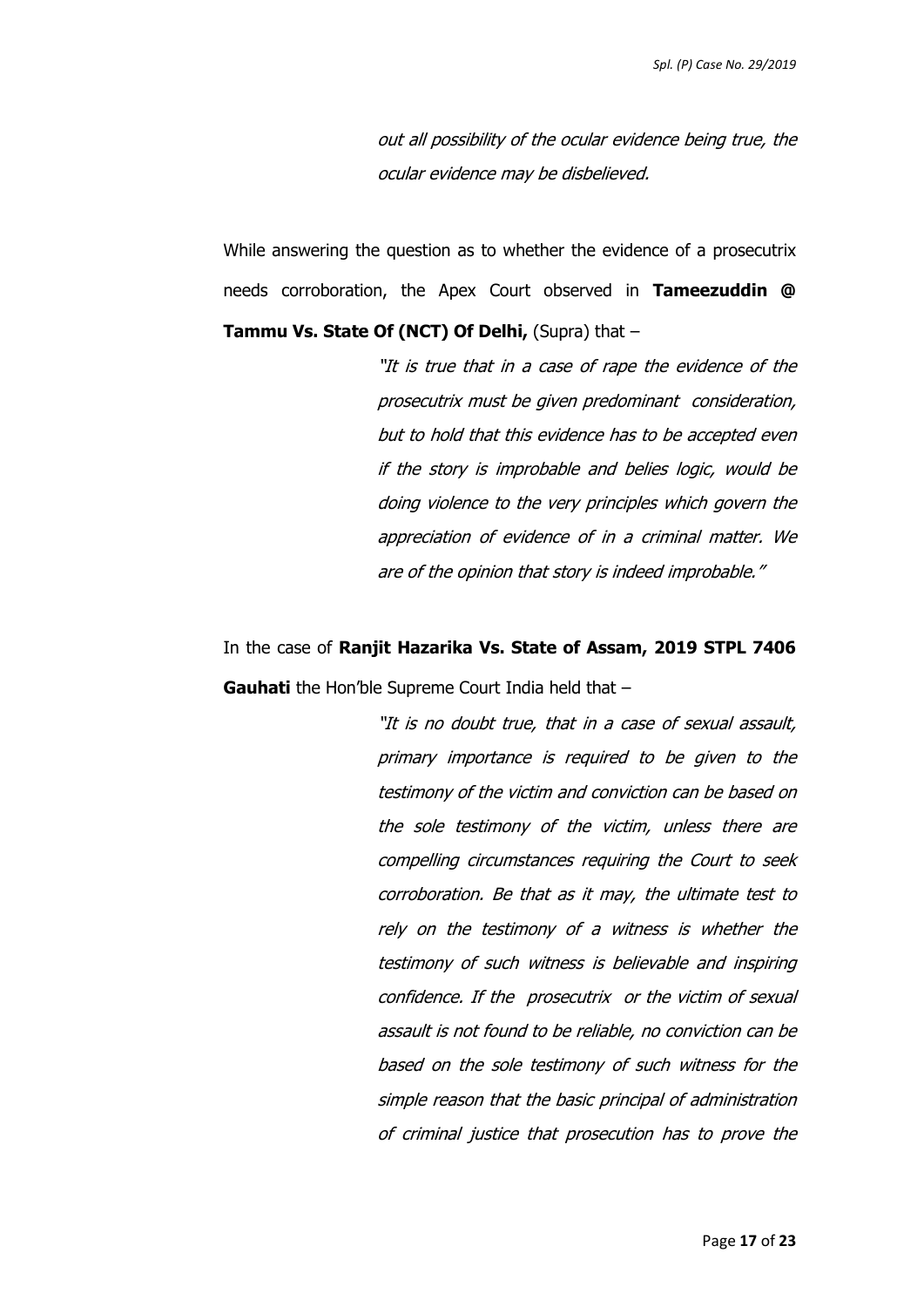guilt of the accused beyond all reasonable doubt equally applies in the case of sexual assault too."

18) There are few other factors that needs consideration, same being, the contradictions in the evidence of the PWs and the witnesses stating different versions of the same incident. **PW1/informant Majnur Ali** claimed that on being informed by PW5 Inamul Ali, PW1 & PW2 Anju Begum came home rushing and found PW3/victim lying unconscious on the kitchen floor & Nurun Nessa, PW8 Ajad Ali and PW9 Jitu Ali at the PO. On the other hand, **PW2 Anju Begum** claimed that when she reached home with PW1 and saw PW3 unconscious in the kitchen floor, she railed hulla & hearing her hue and cry other villagers rushed to their house. Subsequently, village Kabiraj (PW8 Ajad Ali) was called. However, **PW8 Ajad Ali** claimed that PW1 Majnur Ali met him on the road & asked him to come & check on PW3. Thus, it appears that that the sequence in which the witnesses came to the PO itself is unsettled as each PW is giving a different version of the same facts. Another area where the witnesses failed to corroborate each other & rather gave different versions, is where the victim was. PW1 & PW2 claimed that they found the victim unconscious in the kitchen floor when they reached home. However, **PW6 Manowara,**  who was the  $2^{nd}$  person at PO, deposed that she & Nurur Nessa ( $1^{st}$  person in PO) moved the victim to the bed. If that is the case, PW1 & PW2 are deposing falsely, and therefore are unreliable. However, if they are deposing truthfully, then PW6 is deposing falsely, and is unreliable. Thus, the argument forwarded by ld. Defence counsel is correct and when evidence of a witness cannot be totally relied upon because of intrinsic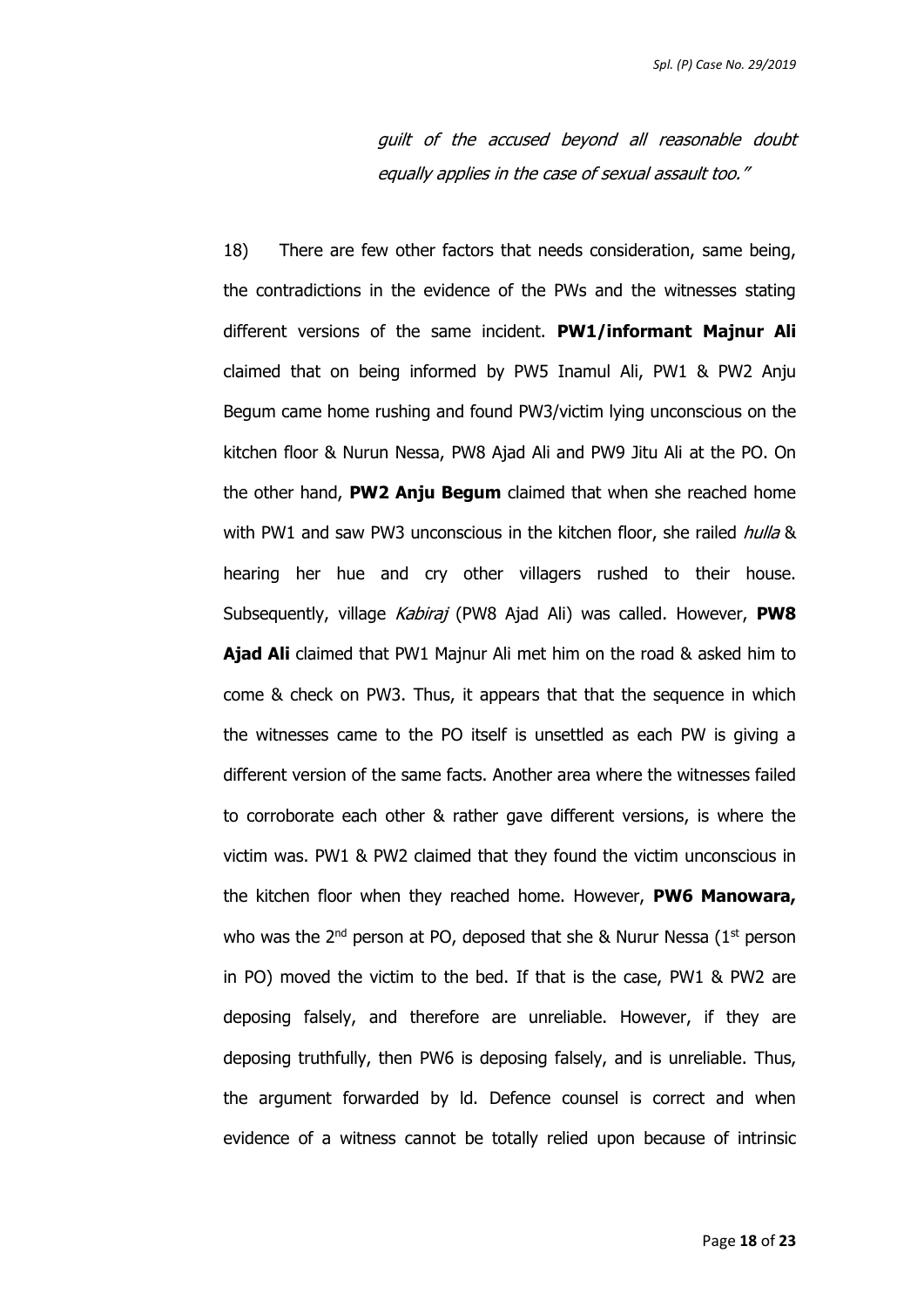aberrations, it is essential that their evidence should be accepted only if tis corroborated.

19) Hence, in view of all the above discussions, it is held that prosecution **failed to prove the guilt of the accused Ishak Ali u/s 376(3) IPC r/w s.4 POCSO Act** beyond all reasonable doubt.

#### **Charge U/s 506 IPC**

20) To be convicted u/s 506 IPC it must be proved that the accused Ishak Ali criminally intimated the victim 'X'.

21) The victim/PW3 deposed that the accused gagged her from behind & threatened to kill her and her parents if she told anyone about the incident, and then he raped her. However, PW3 (victim) did not disclose anything in her 161 statement about "Dao". The victim's parents deposed as PW1 & PW2 and they claimed that the victim/PW3 told them that the accused threatened PW3 by showing her a *dao* and then raped her. However, during cross-examination of PW1 & PW2 it revealed that they didn't tell the I/O about the accused threatening with a *dao*. Rest of the PWs are silent regarding any threat being rendered by the accused. Thus, above appreciation of evidences reveal that the victim is silent regarding the  $dao$ being used to threaten PW3, however, her parents claimed that PW3 told them that he threatened her by showing a *dao*. Furthermore, PW1 & PW2 were silent regarding this before the I/O. Thus, I am of the opinion that there isn't ample evidence to show that the accused caused criminal intimidation to the victim/PW3. Hence, under the circumstances, the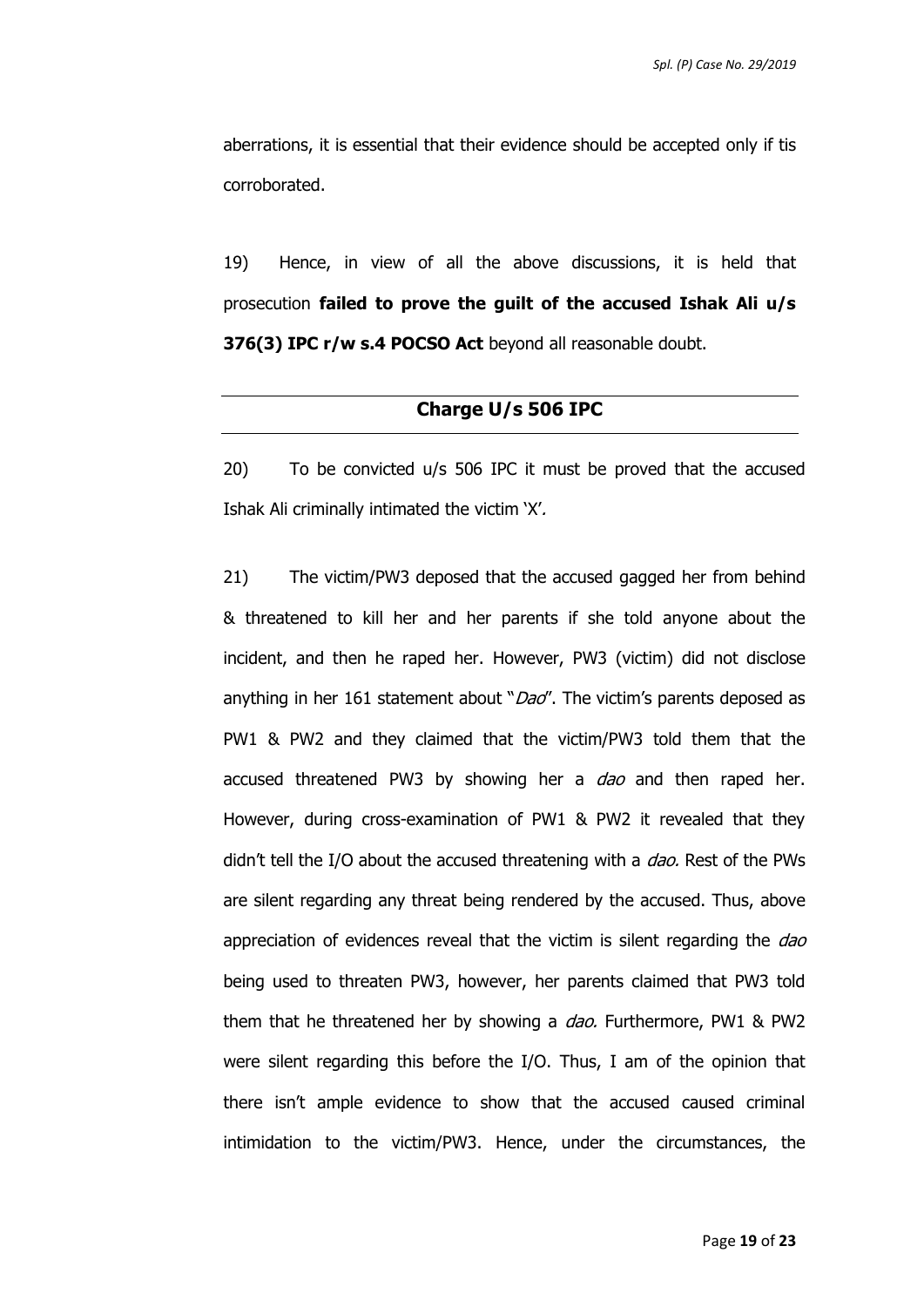**prosecution failed to prove the guilt of the accused person Ishak Ali u/s 506 IPC** beyond all reasonable doubt.

## **Charge U/s 448 IPC**

22) To be convicted u/s 448 IPC it must be proved that the accused Ishak Ali committed criminal trespass into the house of the informant PW1.

23) During discussion of the charge u/s 376 (3) IPC r/w s.4 POCSO Act it revealed that prosecution failed to prove that charges beyond all reasonable doubt. Furthermore, the evidences of the PWs, except for the victim/PW3, none of the witnesses saw the accused in the PO or its vicinity. No evidence appeared that could point to the fact that the accused had in fact entered the house of the informant/PW1 and raped PW3 or committed any other crime. Hence, under the circumstances, the **prosecution failed to prove the guilt of the accused person Ishak Ali u/s 448 IPC** beyond all reasonable doubt.

#### **ORDER**

24) In view of the above discussions, it is held that the prosecution failed to prove the case against the accused person **Ishak Ali** u/s 448/ 376(3)/ 506 IPC r/w s.4 POCSO Act beyond all reasonable doubt. **Hence, Ishak Ali is acquitted on benefit of doubt and set at liberty**. Bail bond are cancelled and the bailor discharged.

25) The seized article, if any, shall be disposed as per procedure. Send a copy of the judgment to the District Magistrate, Nalbari, u/s 365 CrPC.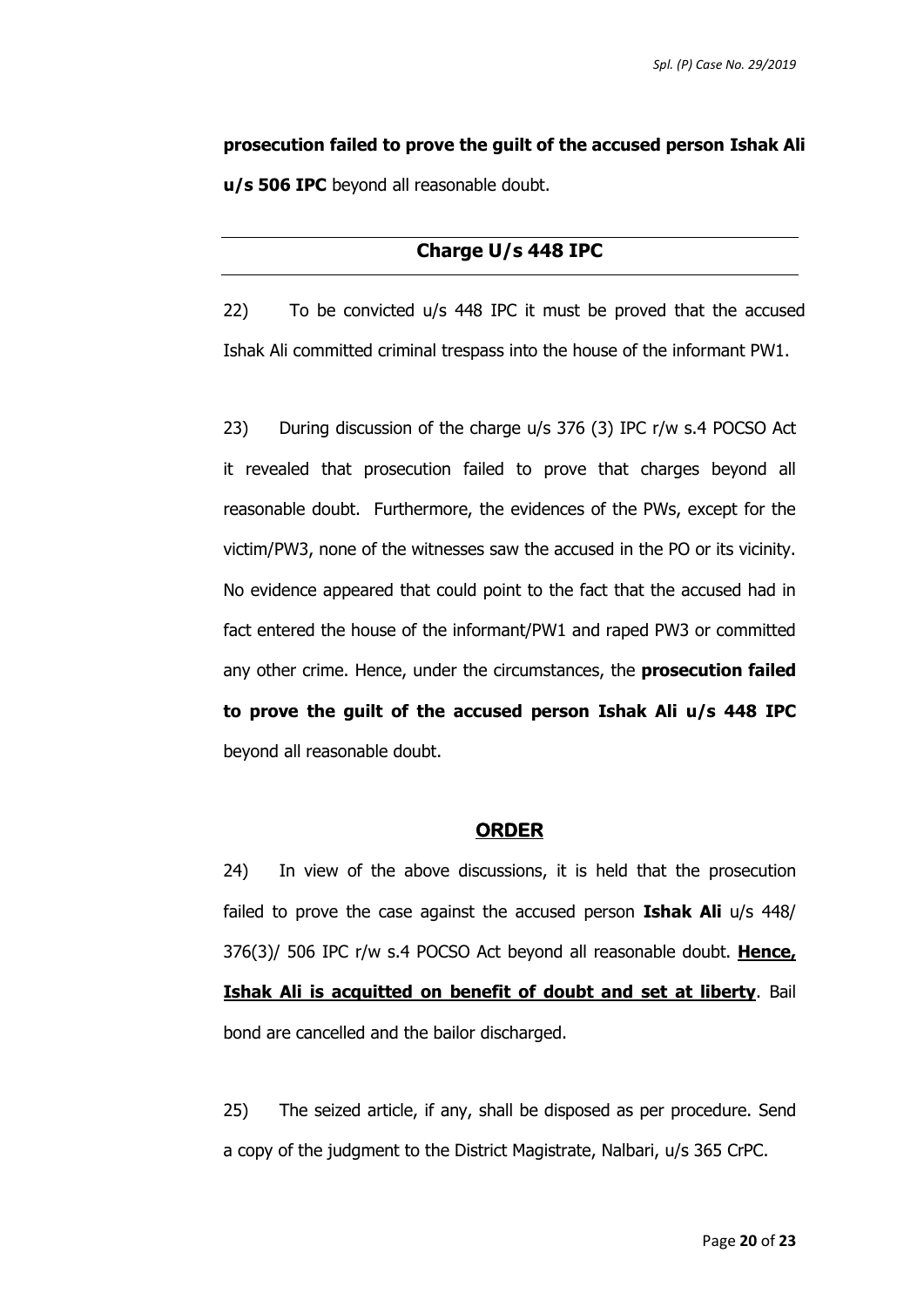Zimma of the Birth Certificate is made absolute.

Let the case record be consigned to record room after completing the formalities.

Given under my hand and seal of this Court on this the **20th day of June'2020.** 

> **(Smti Munmun B.Sarma)** Special Judge (POCSO), Nalbari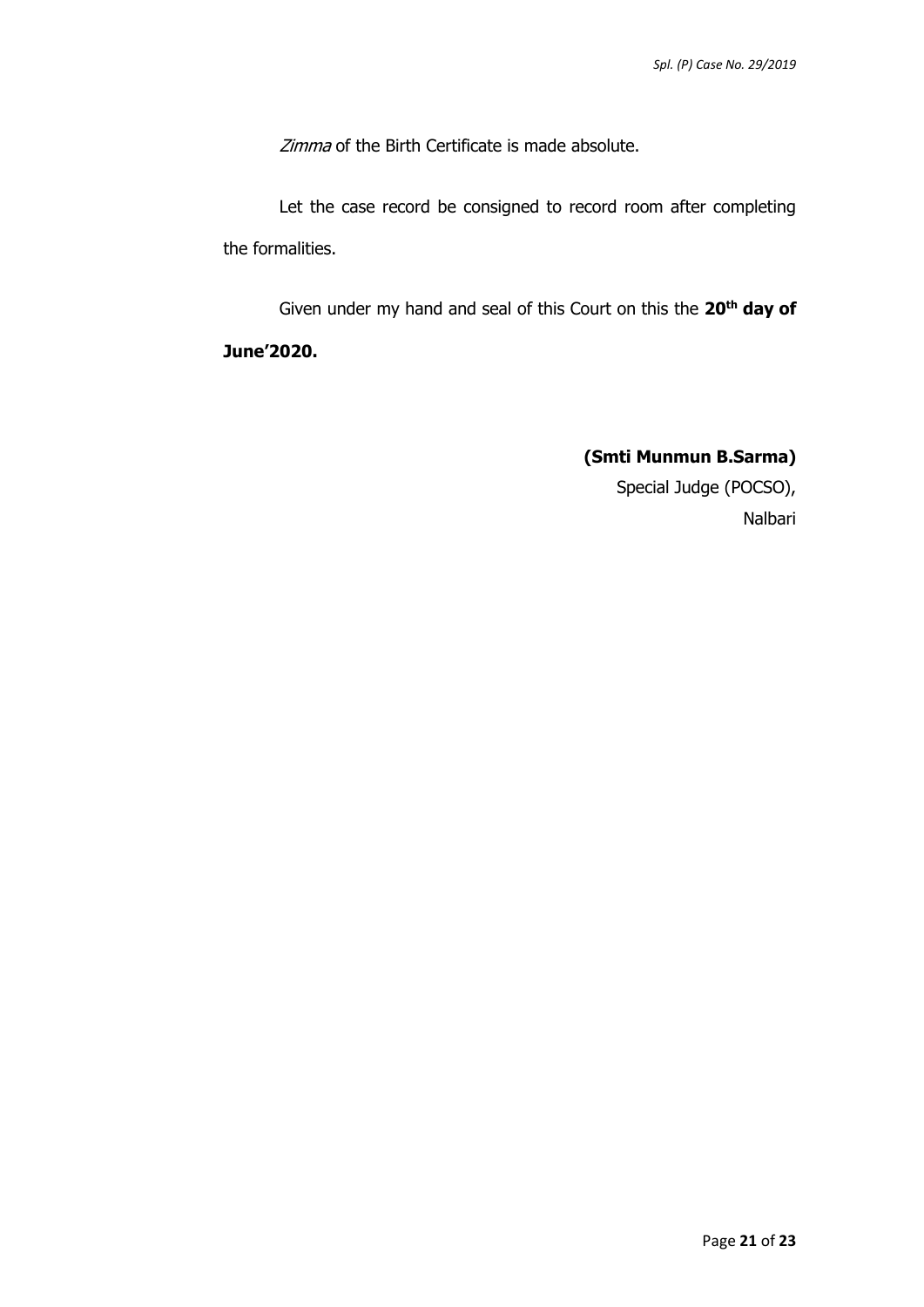#### **APPENDIX**

#### (A) **Prosecution Witnesses:**

- i. PW1- Majnur Ali (Informant)
- ii. PW2- Anju Begum
- iii. PW3- 'X' (Victim)
- iv. PW4- Dr. Dipti Choudhury (Medical Officer)
- v. PW5- Inamul Ali
- vi. PW6- Monowara Begum
- vii. PW7- Parbin Sultana
- viii. PW8- Md. Azad Ali
- ix. PW9- Md. Jitu Ahmed
- x. PW10- WSI Rajashri Buragohain (Investigation Officer)

#### (B) **Prosecution Exhibits:**

- a) Ext.  $1 FIR$
- b) Ext.1 (1) Signature of PW1 Majnur Ali (Informant)
- c) Ext.1 (2) Signature of Inspector Tapan Kalita
- d) Ext. 2 Seizure list,
- e) Ext.2 (1) Signature of PW-1 Majnur Ali (Informant)
- f) Ext.3 Statement of victim recorded u/s 164 CrPC.
- g) Ext.3 (1) to  $(3)$  Signature of Victim
- h) Ext.4 Medical Report
- i) Ext.4  $(1)$  to  $(2)$  Signatures of PW 4
- j) Ext.5 Vaginal Swab report
- k) Ext.6 X-Ray report
- l) Ext.6 (1) Signature of Dr. Prabodh Kr. Sarma, Radiologist
- m) Ext.7 Sketch Map
- n) Ext.7  $(1)$  to  $(2)$  Signatures of PW 10
- o) Ext.8 Charge-sheet
- p) Ext.8 (1) PW-10/ WSI Rajashri Buragohain (IO) Signature
- q) Ext.8 (2) Signature of Inspector Tapan Kalita